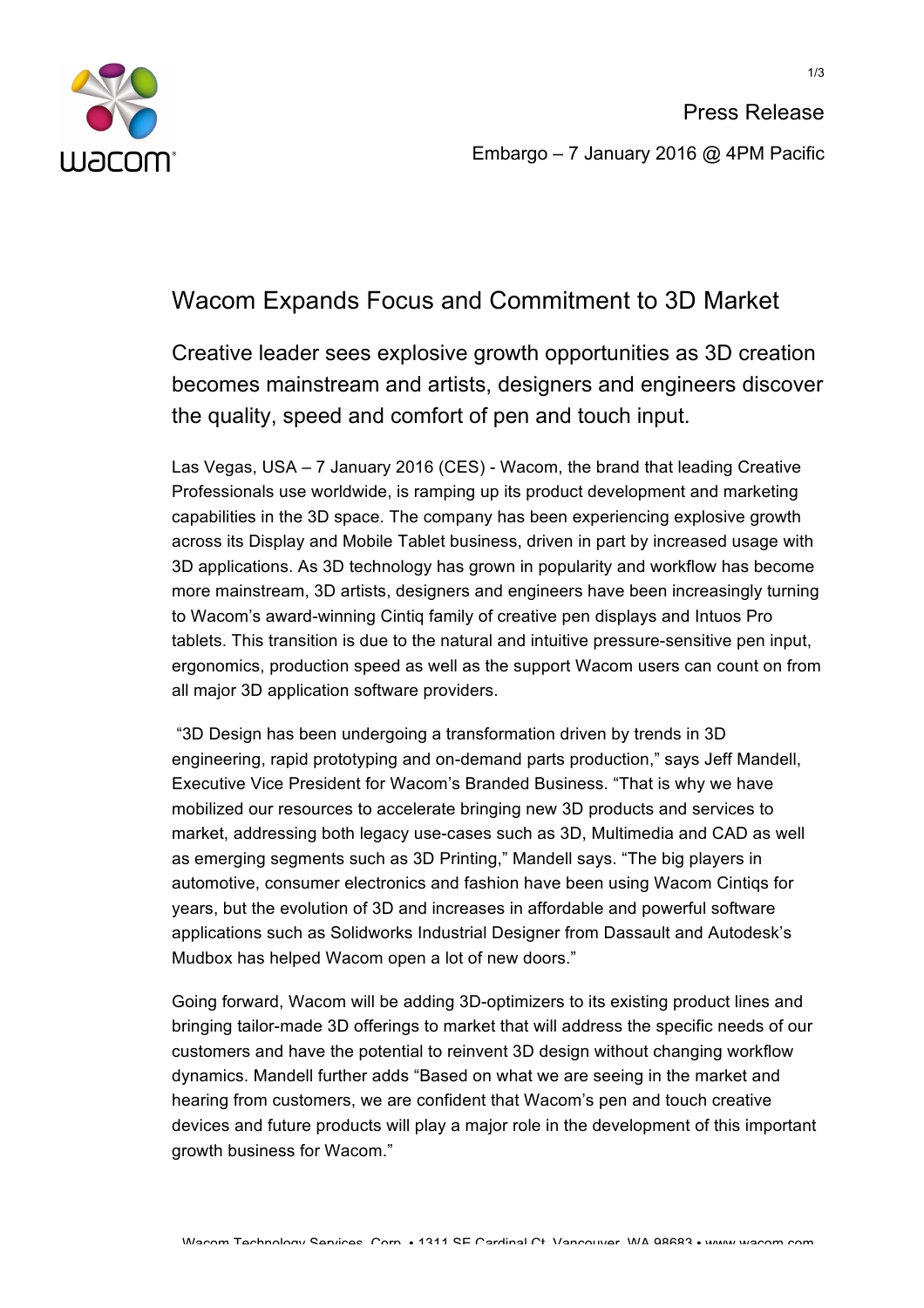

At this year's CES, how to get the most out of Wacom technology for 3D design will be an important topic at Wacom's booth (#30459) at the Las Vegas Convention Center's South Hall, January 6 – 9. Wacom will demonstrate how its products, particularly its flagship Cintiq creative pen displays, provide the most efficient way to create 3D objects from sketch to finished product.

Demonstrating a professional 3D workflow at Wacom's CES booth will be Craig Barr, a 17 year veteran of the 3D space, having worked on everything from animation, visual effects and software production. With over 100 technical videos on hardware and software workflows to his credit, Barr's expertise and presentation skills will be highly informative to attendees coming to the Wacom booth. Visitors will get to see how Mr. Barr uses a Cintq 27QHD with various software suites, ranging from Autodesk's Mudbox and Maya to Pixologic's ZBrush, to create perfect 3D models and see the result after it has printed on an Ember 3D printer.

The 3D production environment demands precision, accuracy and speed. Attributes that directly describe Wacom's entire Cintiq family and that are proven by the ubiquitous number of Cintiq displays currently in service at most leading design studios and innovative design schools around the world. Mandell is proud to say that "wherever computer arts, virtual or augmented reality, special effects, 3D models, animation or plain and simple 2D graphics can be found, odds are that Wacom products were used in the creative workflow. And with our increasing focus on 3D, the market segments and type of customers we service will continue to expand our creative design leadership."

For further information, please visit the Wacom booth (#30459) at CES or consult www.wacom.com.

- end -

## About Wacom

Founded in 1983, Wacom is a global company based in Japan (Tokyo Stock Exchange 6727) with subsidiaries and affiliate offices around the world to support marketing and distribution in over 150 countries. Wacom's vision to bring people and technology closer together through natural interface technologies has made it the world's leading manufacturer of interactive pen tablets and displays as well as of digital styli and solutions for saving and processing